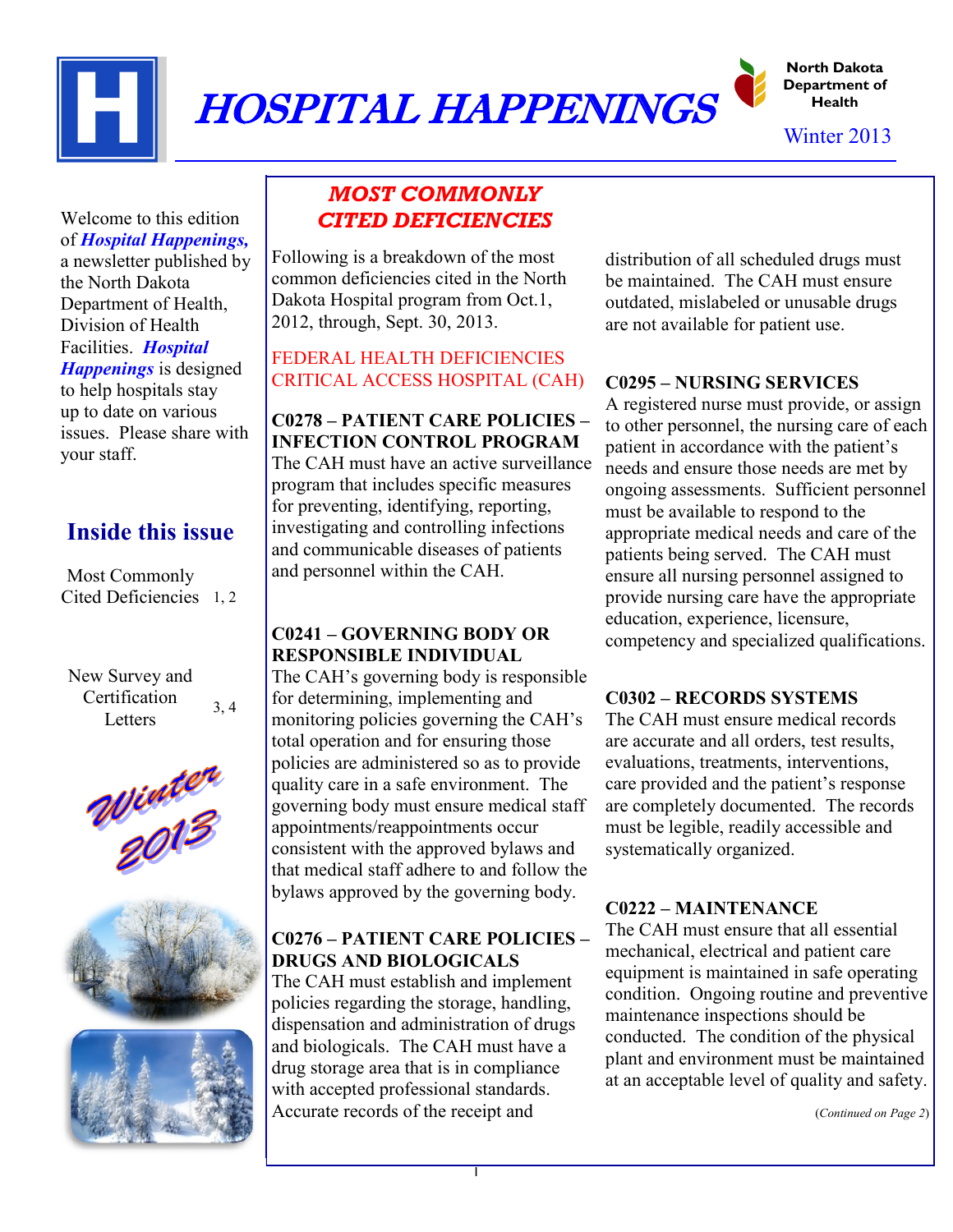

**C0340 – QUALITY ASSURANCE**

The CAH must ensure the quality and appropriateness of the diagnosis and treatment provided by the physicians are evaluated. To fulfill this requirement, the CAH must have an arrangement with a network hospital or a Quality Improvement Organization or equivalent entity to perform the evaluation.

#### FEDERAL LIFE SAFETY CODE DEFICIENCIES CRITICAL ACCESS HOSPITAL (CAH)

#### **K0130 — MISCELLANEOUS**

Emergency lighting, transfer switches, and fire dampers must be tested and maintained. Alcoholbased hand-rub solutions must be properly located. Exit and directional signs must be visible from any direction of exit access and continuously illuminated. Portable fire extinguishers must be located within 75 feet of travel from any location in the building; they must be the appropriate type for the area; the fire extinguishers must be tested and maintained.

#### **K0147 – ELECTRICAL WIRING AND ELECTRICAL EQUIPMENT**

Flexible cords and cables, including power strips, must not be used as a substitute for fixed wiring.

#### **K0012 – BUILDING CONSTRUCTION TYPE**

The building construction type and height must meet the requirements of the Life Safety Code for fire rating and sprinkler protection.

#### **K0029 – HAZARDOUS AREAS**

Hazardous areas must be protected. The areas must be enclosed with one hour fire-rated barriers, threefourths hour fire-rated doors, and without windows or protected with sprinklers. Doors to hazardous areas must be equipped with self-closing/automatic latching hardware.

#### **K0056 – INSTALLATION OF AUTOMATIC FIRE SPRINKLER SYSTEMS**

All portions of the building must be adequately covered by the automatic fire sprinkler system.



#### **K0062 – MAINTENANCE OF AUTOMATIC FIRE SPRINKLER SYSTEMS**

Automatic sprinkler systems must be maintained, inspected and tested periodically to ensure reliable operating condition.

#### FEDERAL HEALTH DEFICIENCIES ACUTE HOSPITAL

#### **A0166 – PATIENT RIGHTS: RESTRAINT OR SECLUSION**

The patient's plan of care must include a written modification with the use of restraints.

#### **A0395 – REGISTERED NURSE SUPERVISION OF NURSING CARE**

A registered nurse must supervise and evaluate the nursing care for each patient on an ongoing basis in accordance with accepted standards of nursing practice and hospital policy.

#### **A0749 – INFECTION CONTROL OFFICER RESPONSIBILITIES**

Professional standards must be followed regarding infection control practice including hand hygiene, glove usage, glucose meter cleaning, storage of food scoops, fan cleaning, administering intravenous medications, storing, preparing, and serving foods.

#### STATE LICENSING DEFICIENCIES GENERAL ACUTE/PRIMARY CARE HOSPITAL

#### **N1804 – EDUCATION PROGRAMS**

Ensure staff receive education annually regarding procedures for life-threatening situations, including cardiopulmonary resuscitation (CPR) and lifesaving techniques for choking victims.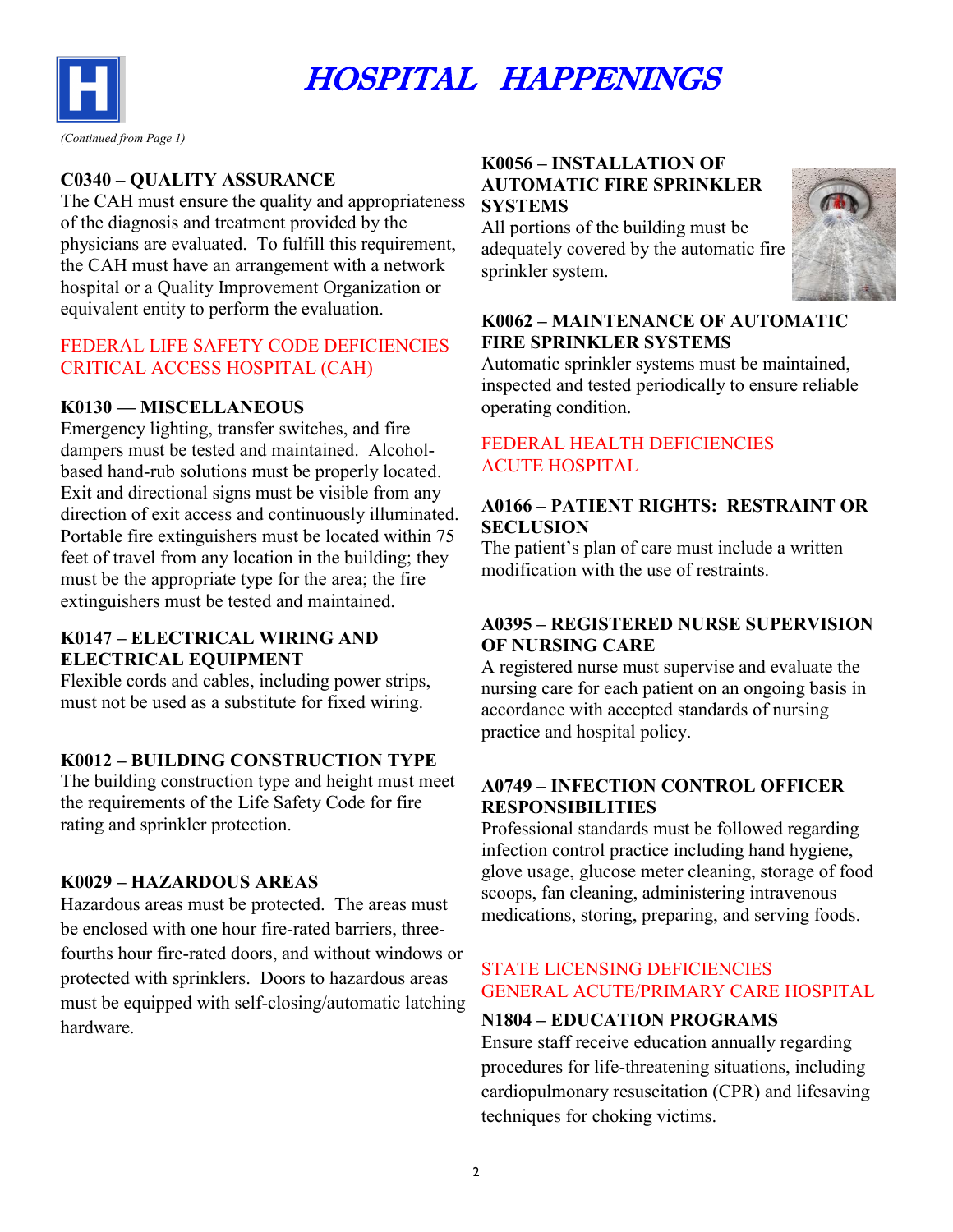

#### **NEW SURVEY AND CERTIFICATION LETTERS**

The Centers for Medicare and Medicaid Services (CMS) transmits memoranda, guidance, clarifications and instructions to state survey agencies and CMS regional offices through use of survey and certification (S&C) letters. Below is a list of the new S&C letters affecting hospitals since Nov. 2012. The S&C letters are available at: [www.cms.hhs.gov/](http://www.cms.hhs.gov/SurveyCertificationGenInfo/PMSR/list.asp#TopOfPage) [SurveyCertificationGenInfo/PMSR/](http://www.cms.hhs.gov/SurveyCertificationGenInfo/PMSR/list.asp#TopOfPage) [list.asp#TopOfPage.](http://www.cms.hhs.gov/SurveyCertificationGenInfo/PMSR/list.asp#TopOfPage)

**S&C 13-03** Patient Safety Initiative FY 2013 Pilot Phase – Revised Draft Surveyor Worksheets. 11/09/2012

CMS is continuing to test revised surveyor worksheets for assessing compliance with three hospital Conditions of Participation: Quality Assessment and Performance Improvement (QAPI), Infection Control, and Discharge Planning.

**S&C 13-08** Expiration of the Long-Term Care Hospital (LTCH) Moratorium 1/25/13 The statutory LTCH moratorium expired as of Dec. 29, 2012.

**S&C 13-14** Luer Misconnection Adverse Events. 3/08/13

Luer misconnections continue to result in adverse events and deaths. Health-care facilities are encouraged to report problems with Luer misconnections to the FDA, even if no adverse event occurred.

**S&C 13-19** Comprehensive Patient Safety Reporting Using Agency for Health-care Research and Quality (AHRQ) Common Formats. 3/15/13 The Department of Health and Human Services Office of the Inspector General (OIG) recommended that the AHRQ and CMS could help hospitals improve their ability to track adverse patient safety events by disseminating information on AHRQ's Common Formats.

**S&C 13-20** Guidance Related to Various Rules Reducing Provider/Supplier Burden. 3/15/13. On Nov. 30, 2011, CMS published the Hospital Outpatient Prospective Payment System rule. The rule included revisions to 42 CFR 489.20(w), governing required notice to patients by hospitals and CAHs that do not have an doctor of medicine (MD) or doctor of osteopathy (DO) present in the hospital or CAH at all times. • On May 16, 2012, CMS published two final rules (77 FR 29002 & 77 FR 29034), which included provisions: For Hospitals: Revisions of the Conditions of Participation (CoPs) concerning governing body, patient's rights, medical staff, nursing services, medical records, pharmaceutical services, infection control, outpatient services and transplant center organ recovery and receipt. • For CAHs: Revisions of the CoPs concerning definitions, personnel qualifications, physical plant and environment, and surgical services.

**S&C 13-21** Access to Statements of Deficiencies (CMS-2567) on the Web for Skilled Nursing Facilities, Nursing Facilities, Hospitals, & Critical Access Hospitals. 3/22/13 In March 2013, CMS began posting CMS-2567s for short-term acute care hospitals and critical access hospitals for surveys based on complaint investigations.

**S&C 13-26** Clarification of the Critical Access Hospital Criteria for Rural Location and Mountainous Terrain Distance Standard. 4/22/13 CMS is updating Chapter 2 and Appendix W of the State Operations Manual to reflect the guidance issued in SC-11-33, July 15, 2011, regarding the mountainous terrain criteria for distance from hospitals/other critical access hospitals.

**S&C 13-27** Update of State Operations Manual Chapter 5, Complaint Investigation. 4/22/13 A full survey of a deemed provider/supplier after a complaint survey with condition-level findings will be made on a selective rather than an automatic basis. All survey reports and related correspondence must be shared promptly with a deemed provider/supplier's accrediting organization. Hospital Restraint/Seclusion